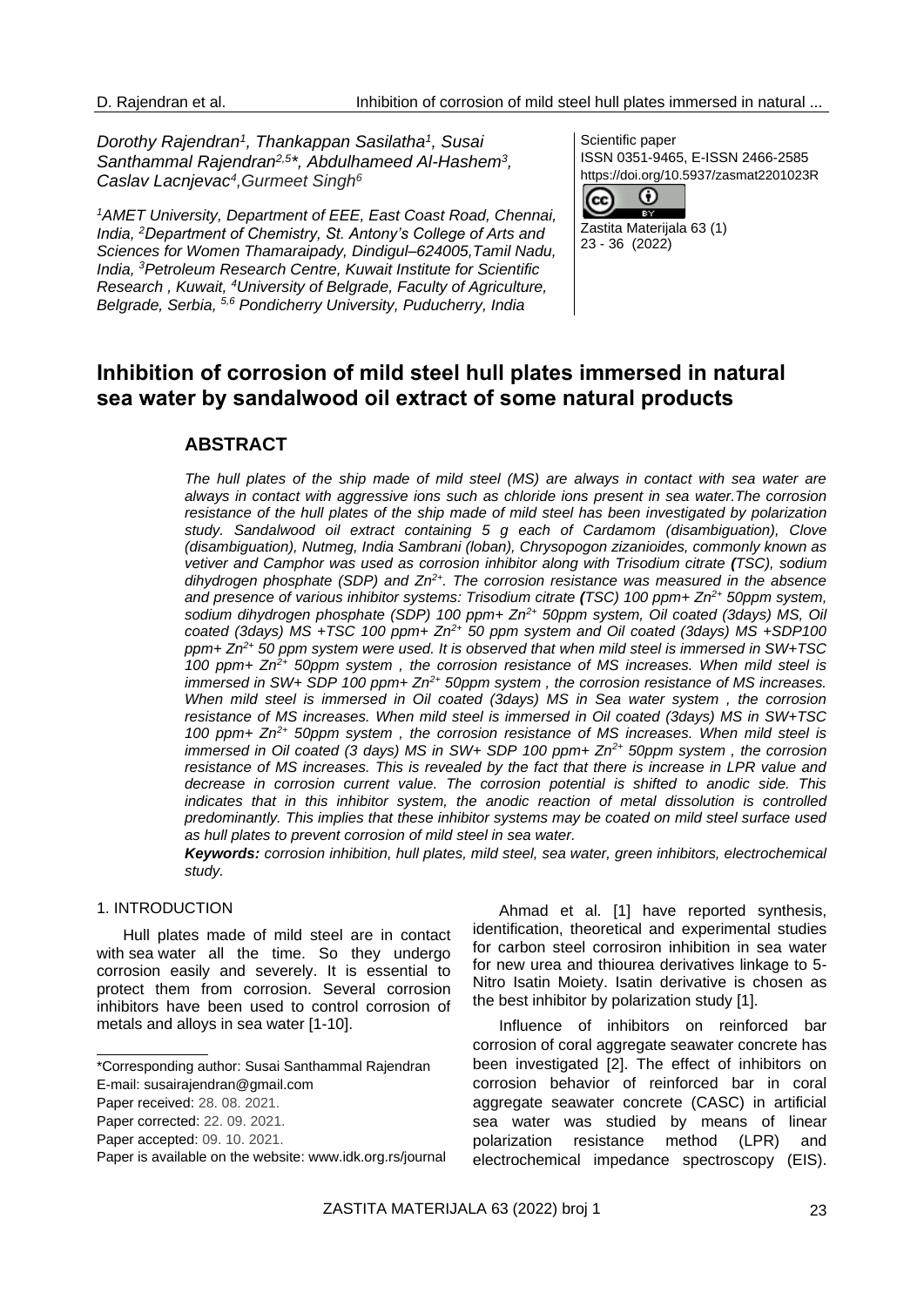Two inhibitors, calcium nitrite rust inhibitor (CN) and amino-alcohol rust inhibitor (AA) are used. The effect of inhibitors on corrosion behavior of reinforced bar in coral aggregate seawater concrete (CASC) in artificial sea water was studied by means of linear polarization resistance method (LPR) and electrochemical impedance spectroscopy (EIS) [2].Corrosion studies of zinc coated steel parts in sea water have been made by Karthikeyan and Jeeva. The corrosion inhibition of zinc coated steel sheets immersed in 3.5% NaCl with sulfisoxazole (SSZ) has been reported by weight loss, potentiodynamic polarization, electrochemical impedance spectroscopy, hydrogen permeation studies and quantum mechanical studies. Polarization studies confirmed that the inhibition mode follows a mixed type. The adsorption of the compounds onto the zinc coated steel surface obeyed Langmuir adsorption isotherm [3]. Managing corrosion in desalination plants has been discussed by Schorr et al. To protect the desalination plant (DP) materials, industrial paints, polymeric coatings and rubber linings compatible with the DP fluids are applied. Cathodic protection with sacrificial anodic metals or impressed direct electrical current and corrosion inhibitors are supplied [4]. In marine conditions, especially in the Arctic, the problems of reliability and safety of marine corrosion protection systems are relevant. Reliability can be enhanced by corrosion inhibitors. Phosphating compound with anode inhibitors have been used by Plaskeeva and Trusov[5].

Duduna et al. [6] have compared various adsorption isotherm models for allium cepa as corrosion inhibitor on austenitic stainless steel in sea water. The sorption data of the allium cepa extract obeyed Langmuir, Freundlich, Temkin, El-Awady and Adejo Ekwenchi isotherm of which Langmuir Isotherm gave the best model fit [6]. Shen et al. have made a Study of pitting corrosion inhibition effect on aluminum alloy in seawater by biomineralized film. The electrochemical results showed that the radius of the impedance arc of the alloy immersed in seawater with bacteria increased gradually with time. The bacteria promoted the formation of the  $CaMa(CO_3)_2$  film, which blocked seawater from the alloy and consequently, inhibited pitting corrosion [7]. Xu et al. have investigated steel rebar corrosion in artificial reef concrete with sulphoaluminate cement. It has been observed that a 2% dosage of corrosion inhibitor can significantly decrease the steel rebar corrosion in a new artificial reef concrete (NARC) to a similar corrosion

degree of ordinary artificial reef concrete (ARC) [8]. Colloidal ZrO<sub>2</sub> nanoparticles have been used for corrosion protection of AA2024 in synthetic sea water by Elbasuney et al. Inhibition efficiency of 93.6% was achieved. It was noted that  $ZrO<sub>2</sub>$  could act as cathodic inhibitor by suppressing the dealloying of the intermetallic particles [9]. Corrosion-induced morphological changes and the mechanism of A3003 aluminum alloy in model sea water containing gluconates and zinc ions have been investigated by Otani et al. The XPS results also suggest that zinc ions in the solutions bond to the oxide film of aluminum alloy and zinc ions enhance the corrosion inhibition ability of the protective films of gluconates for aluminum alloy in model sea water [10].

The present work is undertaken to investigate the inhibition of corrosion of mild steel hull plates immersed in natural sea water by sandalwood oil extract of some natural products, namely, Cardamom (dismbiguation), Clove (dismbiguation), Nutmeg, India Sambrani (loban), Chrysopogon zizanioides, commonly known as vetiver and Camphor. Also, Trisodium citrate **(**TSC), sodium dihydrogen phosphate (SDP) and  $Zn^{2+}$  are used as corrosion inhibitors. The inhibition effect has been studied by polarization study. The important parameters involved in this study are linear polarization resistance (LPR) corrosion potential  $(E_{corr})$  and corrosion current ( $I_{corr}$ ). It is better to understand the meaning of these terms.

## *Linear polarization resistance (LPR)*

A linear polarization resistance (LPR) [11] test is a corrosion rate monitoring method and it can give an indication of the corrosion resistance of materials in an aqueous environment. LPR tests are performed both in the static condition and under reciprocating motion.

In LPR tests, potential is shifted from 50mV below  $E_{corr}$  (more negative than  $E_{corr}$ ) to 50 mV more positive than E<sub>corr</sub>. Current flow between the specimen and the counter electrode is monitored. A linear relationship of potential and current values can be observed. The linear polarization resistance (LPR) can be interpreted as the inverse of the corrosion rate at the time of measurement.

As the polarization curve close to the free corrosion potential can be assumed to be linear, the linear polarization resistance can be determined as the quotient of electrode potential shift and resulting current flow.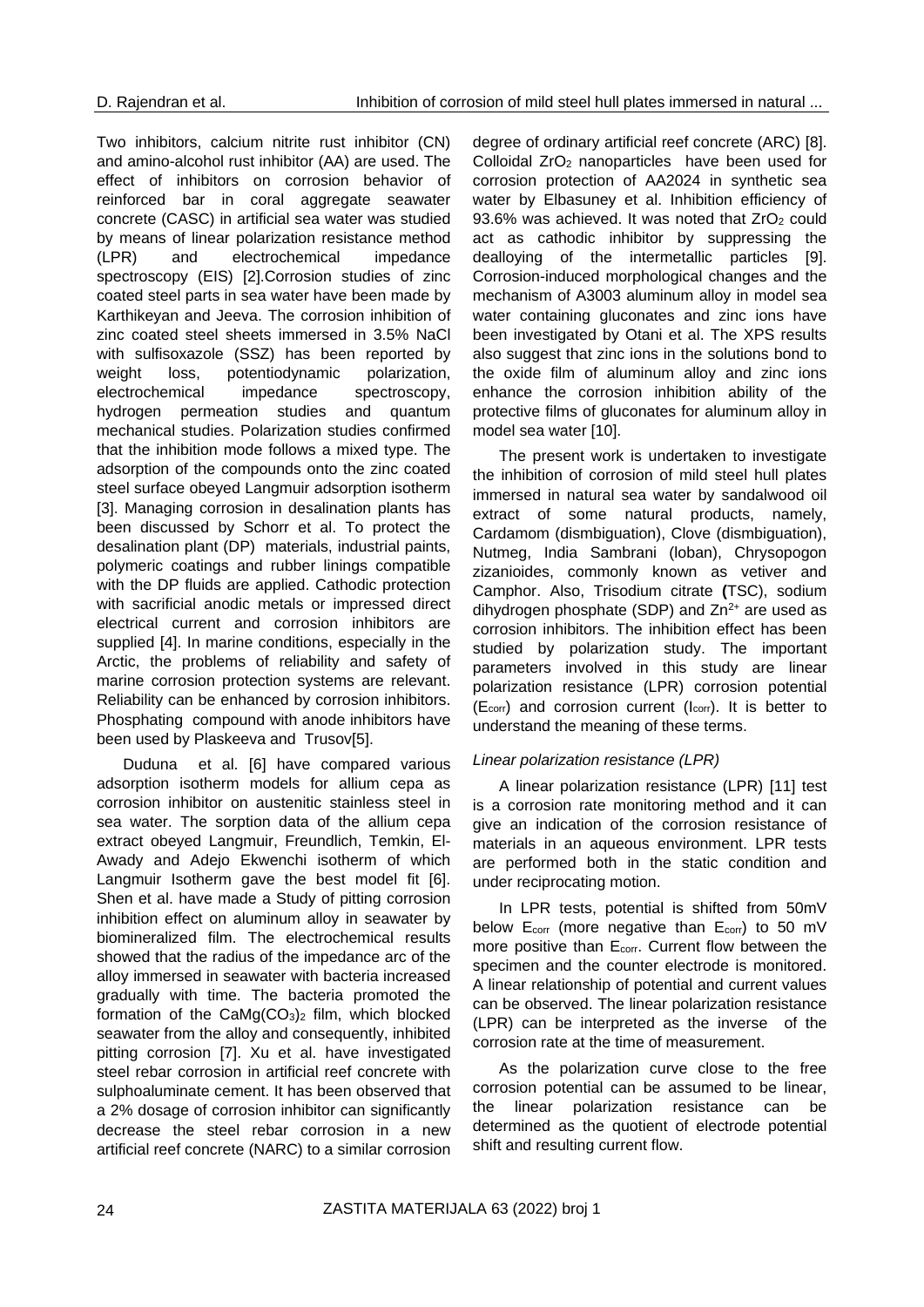For LPR measurements, a three-electrode setup consisting of a working electrode, a counter electrode, and a reference electrode is required.

The linear polarization resistance strongly depends on the geometry of the corrosion system, i.e., the size of the working electrode, the distance between working electrode and reference electrode, and the position of the reference electrode.

Measurements on corroding systems—both corrosion current measurements and linear polarization resistance measurements—allow qualitative or semiquantitative determination on time-dependent changes in corrosion activity.

In a three-electrode probe, one electrode serves as a test specimen, the second as an auxiliary electrode and the third as a reference electrode against which the potential of the specimen is precisely controlled. The current flow is across the test electrode and the auxiliary electrode. Such a probe minimizes errors due to IR drop and is particularly suited for liquids having poor ionic conductivity.

#### *Linear polarisation resistance (LPR) methods*

Linear polarisation resistance (LPR) methods can be used to characterise a material medium pair by scanning the current–potential (i–E) domain. The linear polarisation resistance method consists of applying to the metal very small voltage variations (typically less than 30 mV) above and below its corrosion potential. Over this narrow range in the vicinity of the corrosion potential the current response obtained is linear. The polarisation resistance (Rp), defined as the slope of this current–potential curve, is therefore constant. According to the Stern– Geary equation (Stern and Geary, 1957), Rp is inversely proportional to the instantaneous corrosion rate, at least under certain conditions

### *Rp=B/icorwhen B=(βaβc/2.3(βa+βc))*

where i<sub>cor</sub> is the corrosion current and βa and βc the Tafel coefficients

#### *Corrosion potential and corrosion current*

The driving force for the flow of electrons is the difference in potential between the anode and the cathode. This process is most evident in the corrosion between two dissimilar metals (also known as bimetallic corrosion).

When a metal is immersed in a liquid (electrolyte), it adopts an electrode potential (also known as corrosion potential). The variance in potentials between the two metals results in a potential difference, which is responsible for the movement of electrons from the anode to the cathode.

The magnitude of the corrosion current in the system is proportional to the potential difference. That is, the greater the potential difference, the greater the corrosion current generated, and therefore the more severe the rate of corrosion at the anode.

In simple terms, corrosion potential is the characteristic or property of metal and nonmetal surfaces to lose electrons in the presence of an electrolyte. During the process of corrosion, two electrodes are formed spontaneously, a cathode and an anode.

#### *Corrosion current and corrosion potential*

The terms Eoc (Open Circuit Potential) and Ecorr (Corrosion Potential) are usually interchangeable, but Eoc is preferred. The value of either the anodic or cathodic current at Eoc is called the Corrosion Current, Icorr. If we could measure Icorr, we could use it to calculate the corrosion rate of the metal.

#### *The corrosion rate*

Corrosion rate is the speed at which any metal in a specific environment deteriorates. It also can be defined as the amount of corrosion loss per year in thickness. The speed or rate of deterioration depends on the environmental conditions and the type and condition of the metal under reference.

Corrosion potential is a mixed potential (also an open-circuit potential or rest potential) at which the rate of anodic dissolution of the electrode equals the rate of cathodic reactions and there is no net current flowing in or out of the electrode. Corrosion current is the dissolution current at the corrosion potential.

### 2. EXPERIMENTAL

#### *Composition of mild steel*

The composition of mild steel used in this study is given in Table 1 (Done in steel company at Dindigul, Tamil Nadu , India). This mild steel is used in the construction of hull plates. The hull plates are in contact with sea water.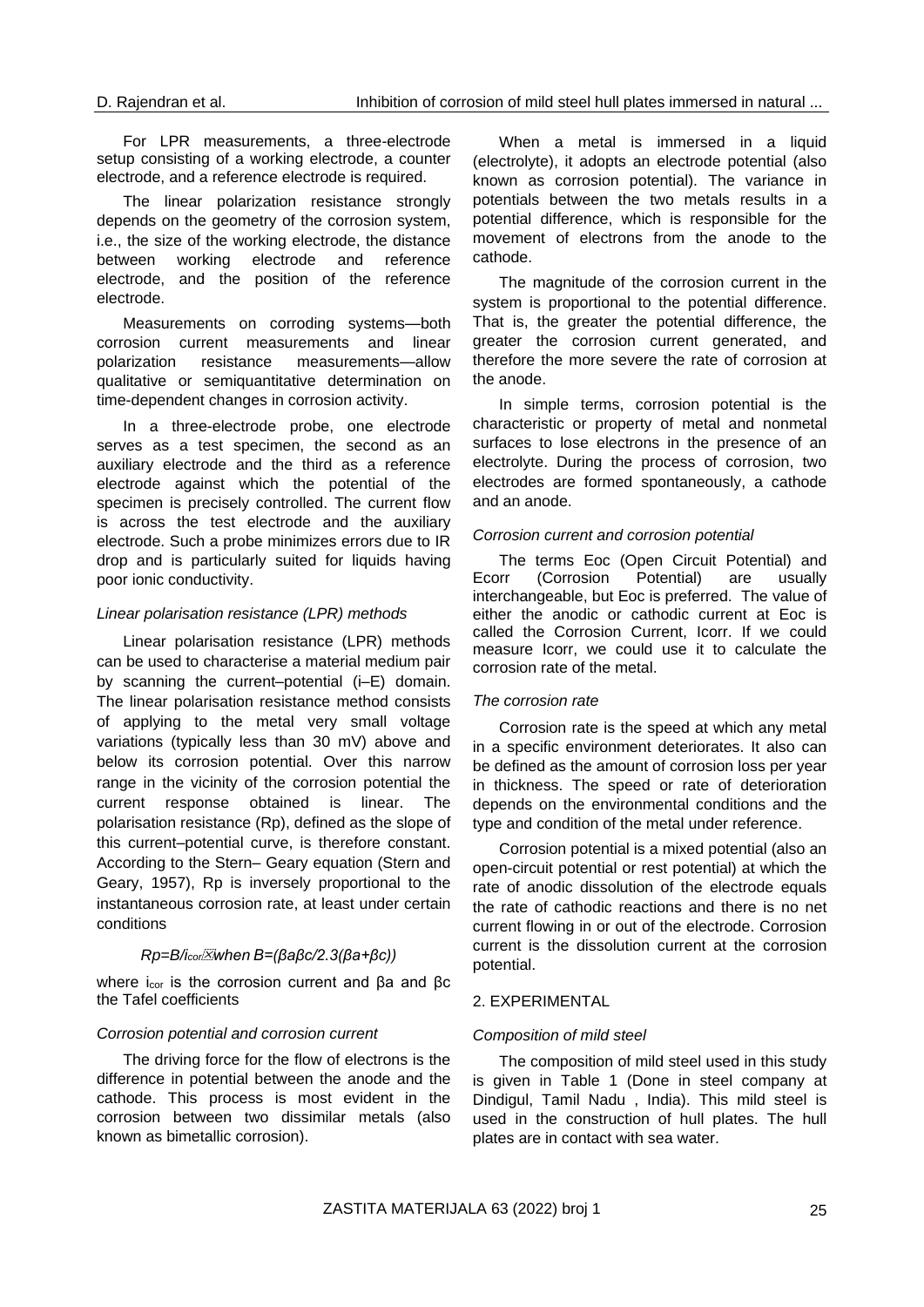### *Table 1. Composition of mild steel*

*Tabela 1. Sastav mekog čelika*

| Element      | Average, % | Abs. Std. Dev. | $\mathbf{1}$<br>Ref. Std. Dev. |           | $\overline{2}$ |
|--------------|------------|----------------|--------------------------------|-----------|----------------|
| $\mathsf C$  | 0.101      | 0.0014         | 1.4                            | 0.102     | 0.1            |
| Si           | 0.055      | 0.0021         | 3.89                           | 0.053     | 0.056          |
| Mn           | 1.629      | 0.0057         | 0.35                           | 1.633     | 1.625          |
| $\mathsf{P}$ | 0.0087     | 0.0003         | 3.25                           | 0.0085    | 0.0089         |
| $\mathsf S$  | 0.0028     | 0.0003         | 10.1                           | 0.0026    | 0.003          |
| Cr           | 0.036      | 0.0014         | 3.93                           | 0.037     | 0.035          |
| Mo           | 0.0086     | 0.00007        | 0.83                           | 0.0086    | 0.0085         |
| Ni           | 0.033      | 0.0007         | 2.18                           | 0.033     | 0.32           |
| Cu           | 0.0063     | 0.00007        | 1.13                           | 0.0062    | 0.0063         |
| Al           | 0.044      | 0.0014         | 3.21                           | 0.043     | 0.045          |
| As           | 0.0011     | $\pmb{0}$      | $\mathbf 0$                    | 0.0011    | 0.011          |
| B            | 0.0027     | 0.0005         | 18.68                          | < 0.00010 | < 0.00010      |
| Bi           | < 0.00010  | 0.00002        | 84.85                          | < 0.0025  | 0.003          |
| Ce           | 0.0032     | 0.0013         | 42.65                          | 0.0041    | 0.0022         |
| Co           | 0.011      | $\pmb{0}$      | $\pmb{0}$                      | 0.011     | 0.011          |
| Mg           | 0.0003     | $\pmb{0}$      | $\pmb{0}$                      | 0.0003    | 0.0003         |
| Nb           | 0.03       | 0.0007         | 2.4                            | 0.029     | 0.03           |
| Pb           | 0.0081     | 0.0013         | 15.71                          | 0.0072    | 0.009          |
| Sb           | 0.004      | 0.0004         | 8.95                           | 0.0037    | 0.0042         |
| Sn           | 0.0034     | $\mathsf 0$    | $\pmb{0}$                      | 0.0034    | 0.0034         |
| Ta           | 0.03       | 0.0071         | 23.57                          | 0.025     | 0.035          |
| La           | 0.0071     | $\pmb{0}$      | $\pmb{0}$                      | 0.0071    | 0.0071         |
| Ti           | 0.0035     | $\pmb{0}$      | $\pmb{0}$                      | 0.0035    | 0.0035         |
| $\vee$       | 0.138      | 0.0014         | 1.02                           | 0.137     | 0.139          |
| W            | 0.071      | 0,0078         | 11.03                          | 0.076     | 0.065          |
| Zn           | 0.0024     | $\mathbf 0$    | $\pmb{0}$                      | 0.0024    | 0.0024         |
| Zr           | 0.0051     | 0.0002         | 0.2                            | 0.0052    | 0.0049         |
| Se           | < 0.0005   | 0.0001         | 4.42                           | < 0.0005  | < 0.0005       |
| ${\sf N}$    | 0.0093     | 0.00007        | 0.76                           | 0.0092    | 0.0093         |
| Ca           | 0.0014     | 0.0001         | 10.1                           | 0.0013    | 0.0015         |
| Te           | 0.0026     | 0.0025         | 97.91                          | < 0.0010  | 0.0044         |
| Fe           | 97.74      | $\pmb{0}$      | $\pmb{0}$                      | 97.74     | 97.74          |

### *Sea water*

The corrosion resistance of mild steel in sea water was investigated, before oil coating and after oil coating. The composition of sea water used in this study is given in Table 2. Sea water was collected in Bay of Bengal, located at Kanampadi, East Coast Road, Chennai, India (near AMET University, Kanampadi, East Coast Road, Chennai, India).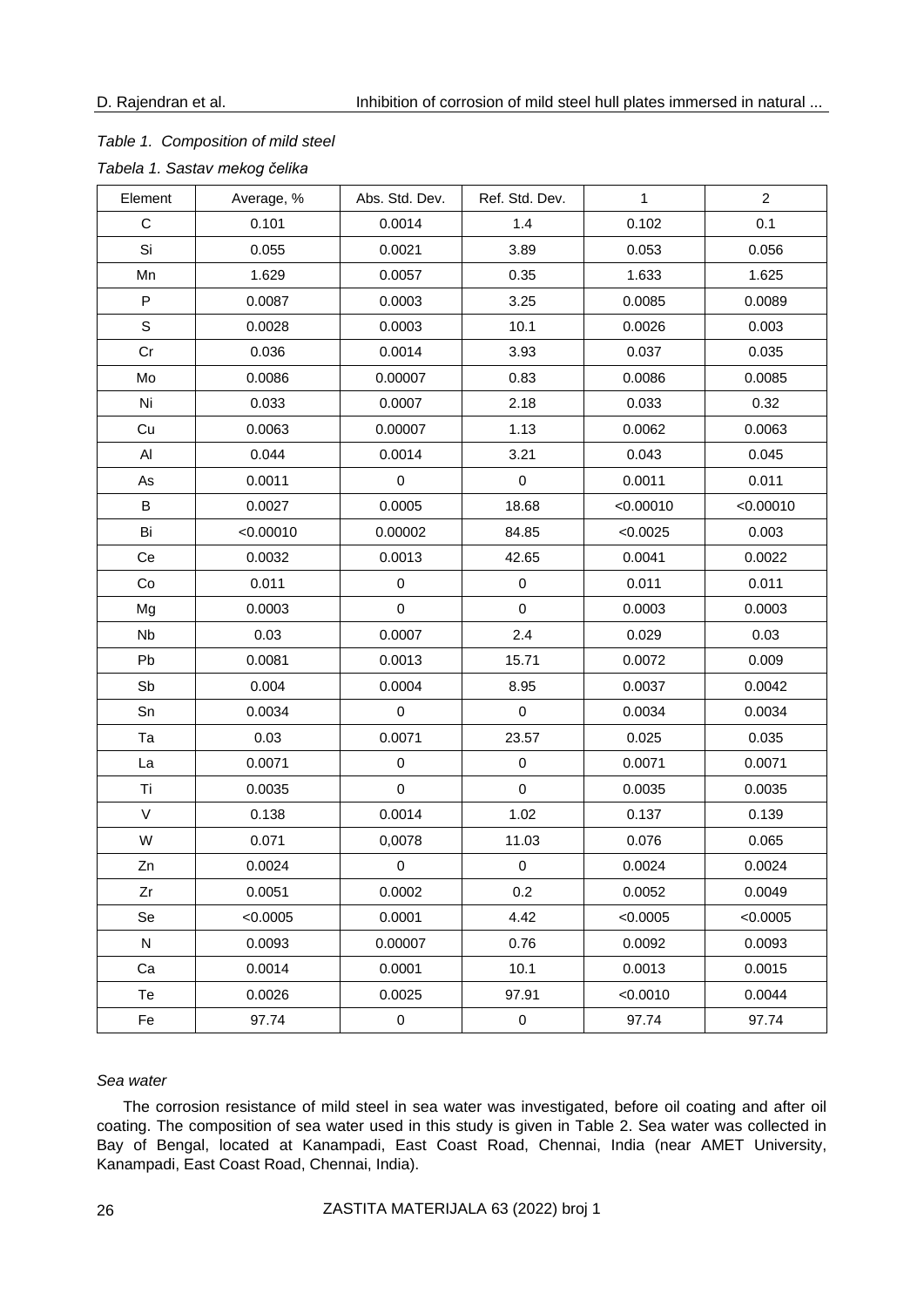| S. No.           | <b>Physical Examination</b>                    | Acceptable Limit | Permissible limit | Sample Value    |  |
|------------------|------------------------------------------------|------------------|-------------------|-----------------|--|
| 1                | Colour                                         |                  |                   | Unobjectionable |  |
| $\overline{2}$   | Odour                                          |                  | Unobjectionable   |                 |  |
| 3                | <b>Turbidity NT Units</b>                      | 1                | 5                 |                 |  |
| $\overline{4}$   | Total Dissolved Solids mg/1                    | 500              | 2000              | 29400           |  |
| 5                | <b>Electrical Conductivity micro</b><br>mho/cm |                  |                   | 42000           |  |
| 6                | рH                                             | $6.5 - 8.5$      | $6.5 - 8.5$       | 7.46            |  |
| $\overline{7}$   | pH Alkalinity as CaCO <sub>3</sub>             |                  | 0                 | $\mathbf 0$     |  |
| 8                | Total Alkalinity as CaCO <sub>3</sub>          | 200              | 600               | 140             |  |
| $\boldsymbol{9}$ | Total Hardness as CaCO <sub>3</sub>            | 200              | 600               | 4000            |  |
| 10               | Calcium as Ca                                  | 75               | 200               | 1200            |  |
| 11               | Manganese as Mn                                | 30               | 100               | 240             |  |
| 12               | Iron as Fe                                     | 0.1              | $\mathbf{1}$      | $\mathbf 0$     |  |
| 13               | Magnesium as Mg                                | 0.1              | 0.3               | <b>NT</b>       |  |
| 14               | Free Ammonia as NH <sub>3</sub>                | 0.5              | 0.5               | 0.48            |  |
| 15               | Nitrite as NO <sub>2</sub>                     | 0.5              | 0.5               | 0.104           |  |
| 16               | Nitrate as NO <sub>3</sub>                     | 45               | 45                | 25              |  |
| 17               | Chloride as CI                                 | 250              | 1000              | 15000           |  |
| 18               | Fluoride as F                                  | 1                | 1.5               | 1.8             |  |
| 19               | Sulphate as SO <sub>4</sub>                    | 200              | 400               | 1170            |  |
| 20               | Phosphate as PO <sub>4</sub>                   | 0.5              | 0.5               | 1.47            |  |
| 21               | Tids Test 4hrs as O <sub>2</sub>               |                  |                   | <b>NT</b>       |  |

*Table 2. Composition of sea water used in this study Tabela 2. Sastav morske vode korišćene u ovoj studiji*

### *Preparation of inhibitor (Oil containing extracts of plant materials)*

5 g Each of Cardamom (disambiguation), Clove (disambiguation), Nutmeg, India Sambrani (loban), Chrysopogon zizanioides, commonly known as vetiver and Camphor were boiled along with sandalwood oil for 15 minutes in an iron vessel. The suspended impurities were removed by filtration. The total volume of the oil extract of the above ingredients was 100 ml. This oil extract of the plant materials was used in the present study as corrosion inhibitor.

The main active ingredients of the above materials[12] are given in Table 3, and their structures are shown in Figure 1.

### *Table 3. Ingredients of natural products*

*Tabela 3. Sastojci prirodnih proizvoda*

| S. No | Natural products          | Ingredients                                  |
|-------|---------------------------|----------------------------------------------|
| 1     | Cardamom                  | $\alpha$ -terpineol, myrcene, 1,8-<br>cineol |
| 2     | Clove                     | Eugenol                                      |
| 3     | Nutmeg                    | Myristicin, tremyristicin,<br>myristic acid  |
| 4     | India Sambrani<br>(loban) | Benzoin                                      |
| 5     | Vetiver                   | α-vetivone, β-vetivone,<br>khusimol          |
| 6     | Camphor                   | $(+)$ -Camphor, $(-)$ -<br>Camphor           |
| 7     | sandalwood oil            | $\alpha$ -santalol, $\beta$ -santalol        |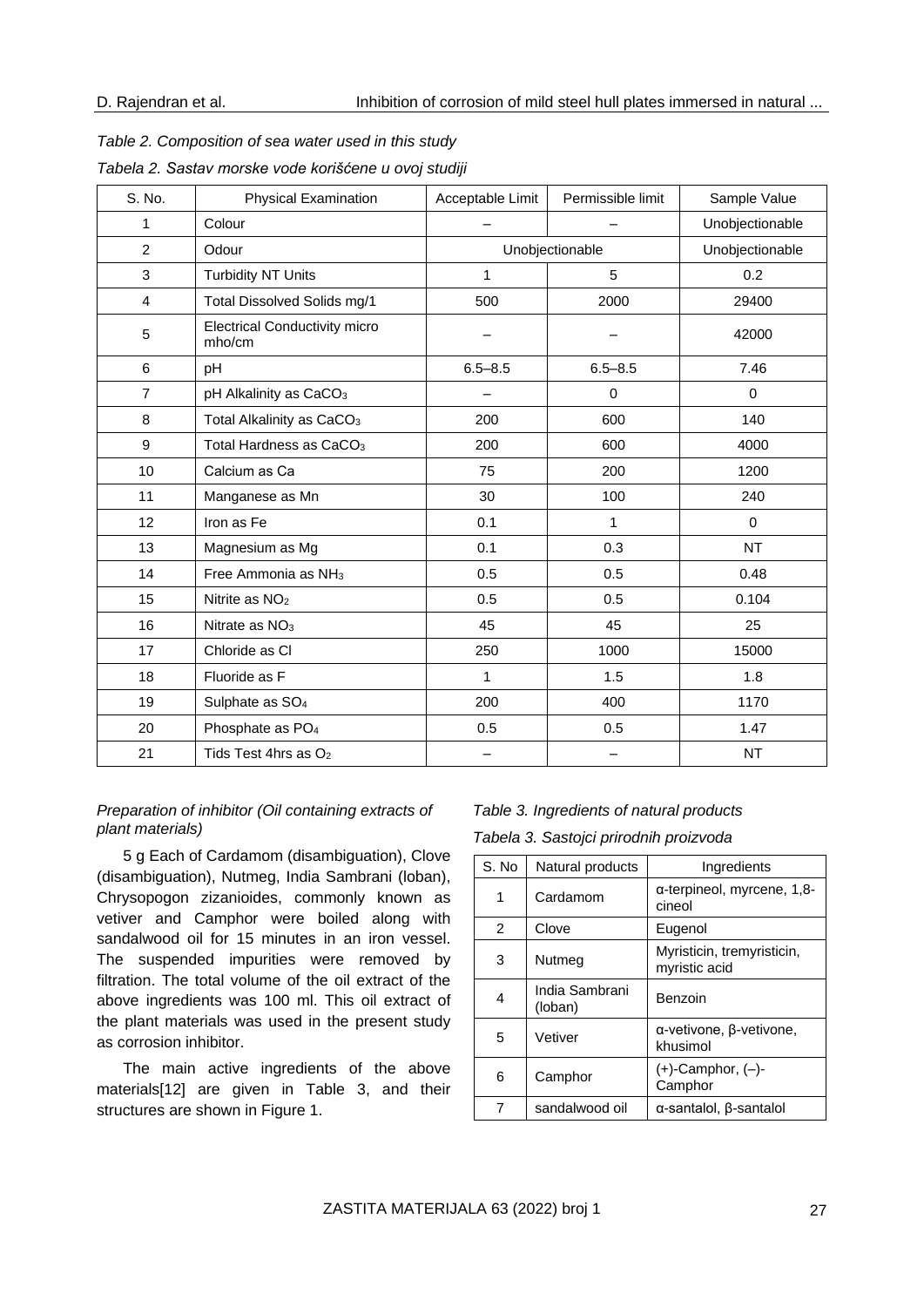

*Figure 1. Ingredients of natural products: 1 – active principles of cardamom; 2 – active principles of clove; 3 – active principles of loban; 4 – active principles of nutmeg; 5 – active principles of camphor; 6 – active principles of vetiver; 7 – active principles of sandalwood oil.*

*Slika 1. Sastojci prirodnih proizvoda: 1 – aktivni delovi kardamoma; 2 – aktivni delovi karanfilića; 3 – aktivni delovi lobana; 4 – aktivni delovi muskatnog oraščića; 5 – aktivni delovi kamfora; 6 – aktivni delovi vetivera; 7 – aktivni delovi ulja sandalovine.*

### *Electrochemical study*

In the present work the corrosion resistance of mild steel specimens immersed in various test solutions was measured by Polarization study.

### *Polarization study*

Polarization studies were carried out in a CHI Electrochemical work station model 660A. It was provided with automatic iR compensation facility. A three electrode cell assembly was used (Figure 2). The working electrode was mild steel. A SCE was the reference electrode. Platinum was the counter electrode. From polarization study, corrosion parameters such as corrosion potential  $(E_{corr})$ , corrosion current ( $I_{corr}$ ), Tafel slopes anodic =  $b_a$ and cathodic =  $b_c$  and LPR (linear polarisation resistance) values were derived. The scan rate (V/S) was 0.01. Hold time at (Efcs) was zero and quiet time (s) was 2. *Figure 2. Three electrode cell assembly*



*Slika 2. Sklop ćelije sa tri elektrode*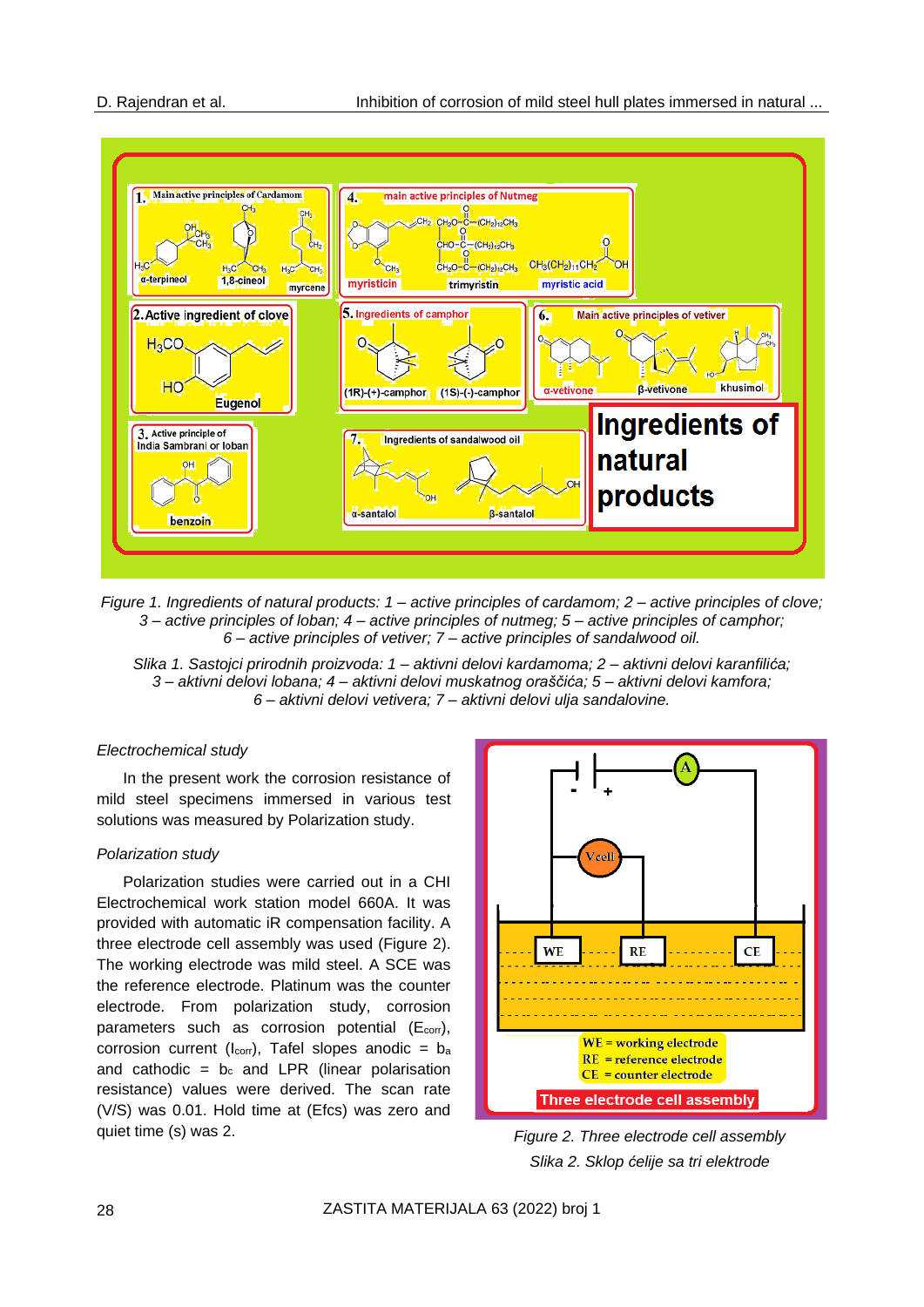#### 3. RESULTS AND DISCUSSION

#### *Electrochemical study*

The hull plates of the ship made of mild steel are always in contact with sea water, which contains aggressive ions such as chloride ions. Consequently the hull plates undergo corrosion. To prevent this kind of corrosion the hull plates were coated with an oil extract of natural products. The hull plate specimens were made of mild steel as mentioned in experimental section. The preparation of the oil extract has also been given in

experimental section. The corrosion resistance of mild steel (hull plate) in sea water before and after oil coating has been evaluated by electrochemical study, namely, polarization study[13–37].

#### *Analysis of polarisation curves*

Polarisation study has been used to notice the formation of protective film on the metal surface. When a protective film is formed on the metal surface, the linear polarisation resistance (LPR) increases and the corrosion current  $(I_{\text{corr}})$ decreases (Figure 3).





Corrosion parameters derived from polarisation study, namely corrosion potential (E<sub>corr</sub>), Tafel slopes  $(b_c, b_a)$ , Linear Polarisation Resistance  $(LPR)$  values and Corrosion Current  $(l_{corr})$  values

are given in Table 4. The polarisation curves (Tafel plots) of mild steel (hull plate) immersed in sea water in the absence and presence of oil coating containing plant extract are shown in Figures 4-9.

*Table 4. Corrosion parameters of mild steel (hull plate) immersed in sea water (SW) in the absence and presence of oil containing plant extracts, obtained by Polarization study*

|  |  |  |  | Tabela 4. Parametri korozije mekog čelika (ploča trupa) potopljenog u morsku vodu (SV) u odsustvu i |  |  |  |  |
|--|--|--|--|-----------------------------------------------------------------------------------------------------|--|--|--|--|
|  |  |  |  | prisustvu biljnih ekstrakata koji sadrže ulje, dobijeni polarizacionom studijom                     |  |  |  |  |

| System                                                      | E <sub>corr</sub> | b <sub>c</sub> | b <sub>a</sub> | <b>LPR</b>          | Icorr<br>A/cm <sup>2</sup> |
|-------------------------------------------------------------|-------------------|----------------|----------------|---------------------|----------------------------|
|                                                             | mV vs SCE         | mV/decade      | mV/decade      | Ohm.cm <sup>2</sup> |                            |
| MS in Sea water                                             | $-875$            | 106            | 223            | 1630                | 1.918x10 <sup>-5</sup>     |
| MS in SW+TSC 100 ppm+ Zn <sup>2+</sup> 50ppm                | -801              | 126            | 219            | 3045                | $1.140 \times 10^{-5}$     |
| MS in SW+SDP 100 ppm+ $Zn^{2+}$ 50ppm                       | $-755$            | 160            | 164            | 2498                | $1.408 \times 10^{-5}$     |
| Oil coated (3days) MS in Sea water                          | -668              | 196            | 093            | 3486                | $0.7835 \times 10^{-5}$    |
| Oil coated (3days) MS in SW+TSC 100<br>ppm+ $Zn^{2+}$ 50ppm | $-518$            | 179            | 234            | 10026               | $0.4403 \times 10^{-5}$    |
| Oil coated (3days) MS in SW+SDP100<br>ppm+ $Zn^{2+}$ 50 ppm | -576              | 151            | 172            | 10664               | $0.3283 \times 10^{-5}$    |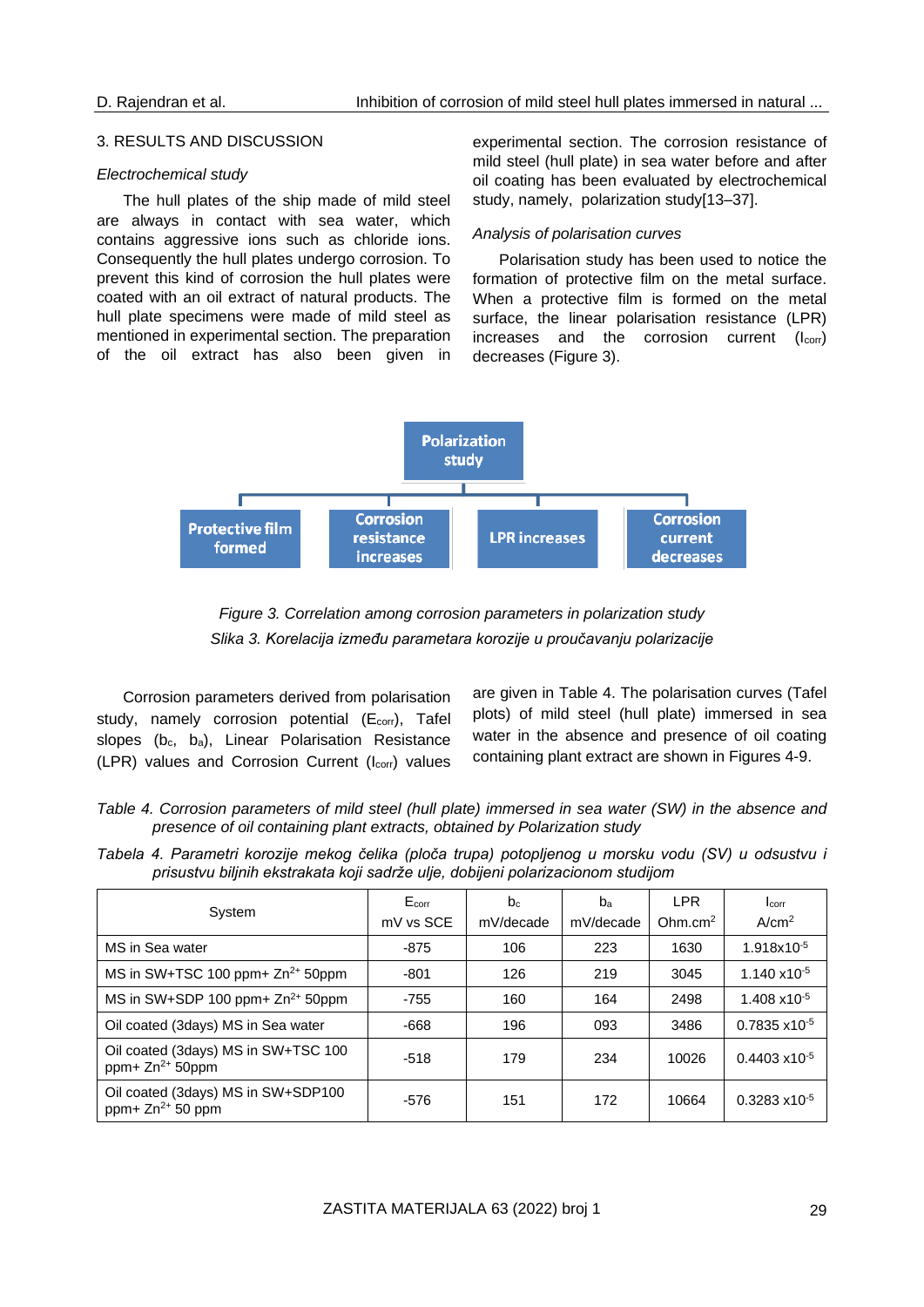

*Figure 5. Tafel plot of mild steel immersed in sea water + TSC + Zn 2+ Slika 5. Tafel-ova kriva za meki čelik uronjen u morsku vodu + TSC + Zn2+*



*Figure 6. Tafel plot of mild steel immersed in sea water + SDP + Zn 2+ Slika 6. Tafelova kriva za meki čelik uronjen u morsku vodu + SDP + Zn 2+*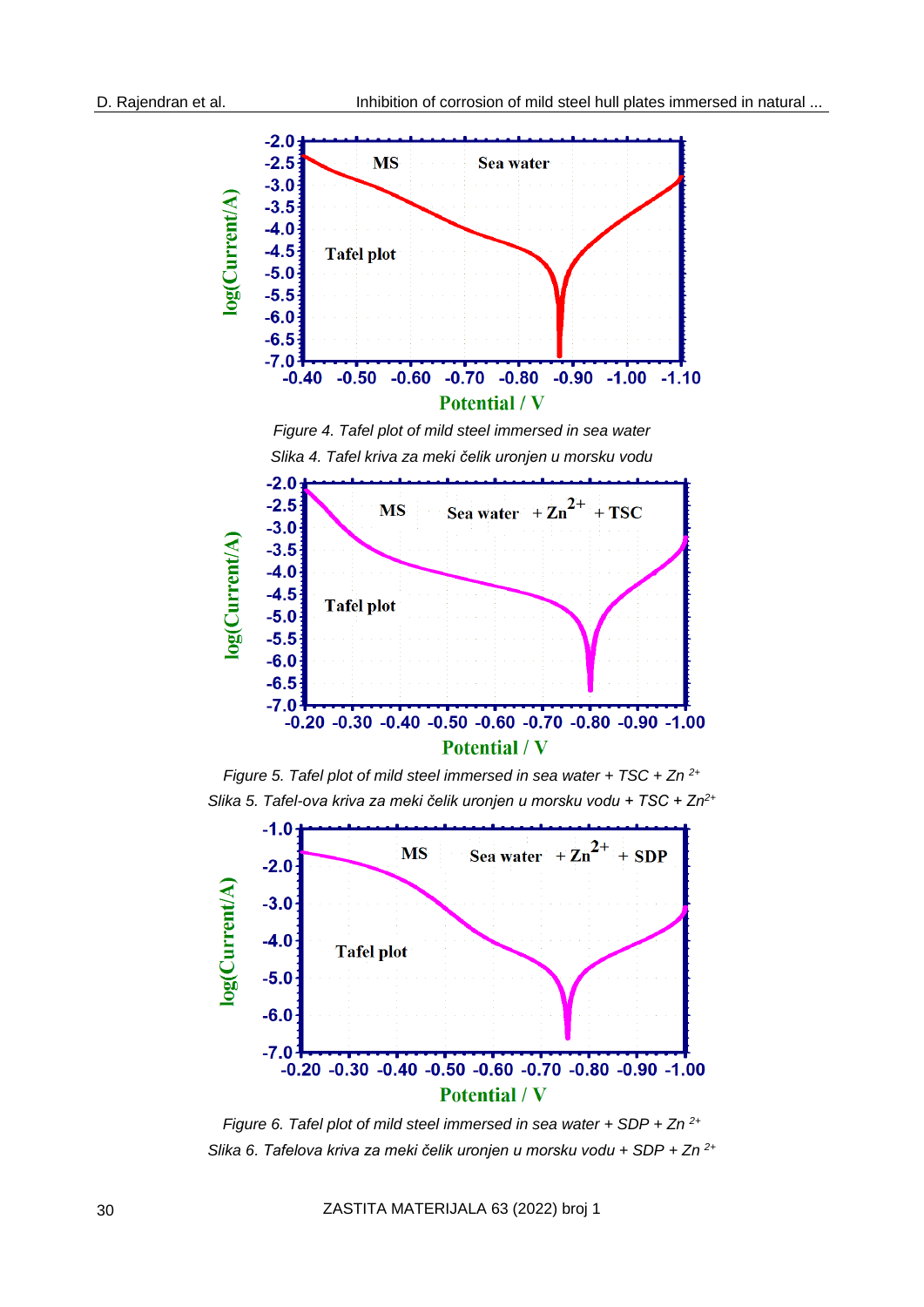

*Figure 7. Tafel plot of oil coated (3 Days) mild steel immersed in sea water Slika 7. Tafelova kriva za meki čelik obloženog uljem (3 dana) uronjen u morsku vodu*



*Figure 8 . Tafel plot of oil coated (3 Days) mild steel immersed in sea water + TSC + Zn 2+ Slika 8. Tafel-ova kriva za meki čelik obloženog uljem (3 dana) uronjenog u morsku vodu + TSC + Zn2+*



*Figure 9. Tafel plot of oil coated (3 Days) mild steel immersed in sea water + SDP + Zn2+ Slika 9. Tafel-ova kriva za meki čelik obloženog uljem (3 dana) uronjenog u morsku vodu + SDP + Zn2+*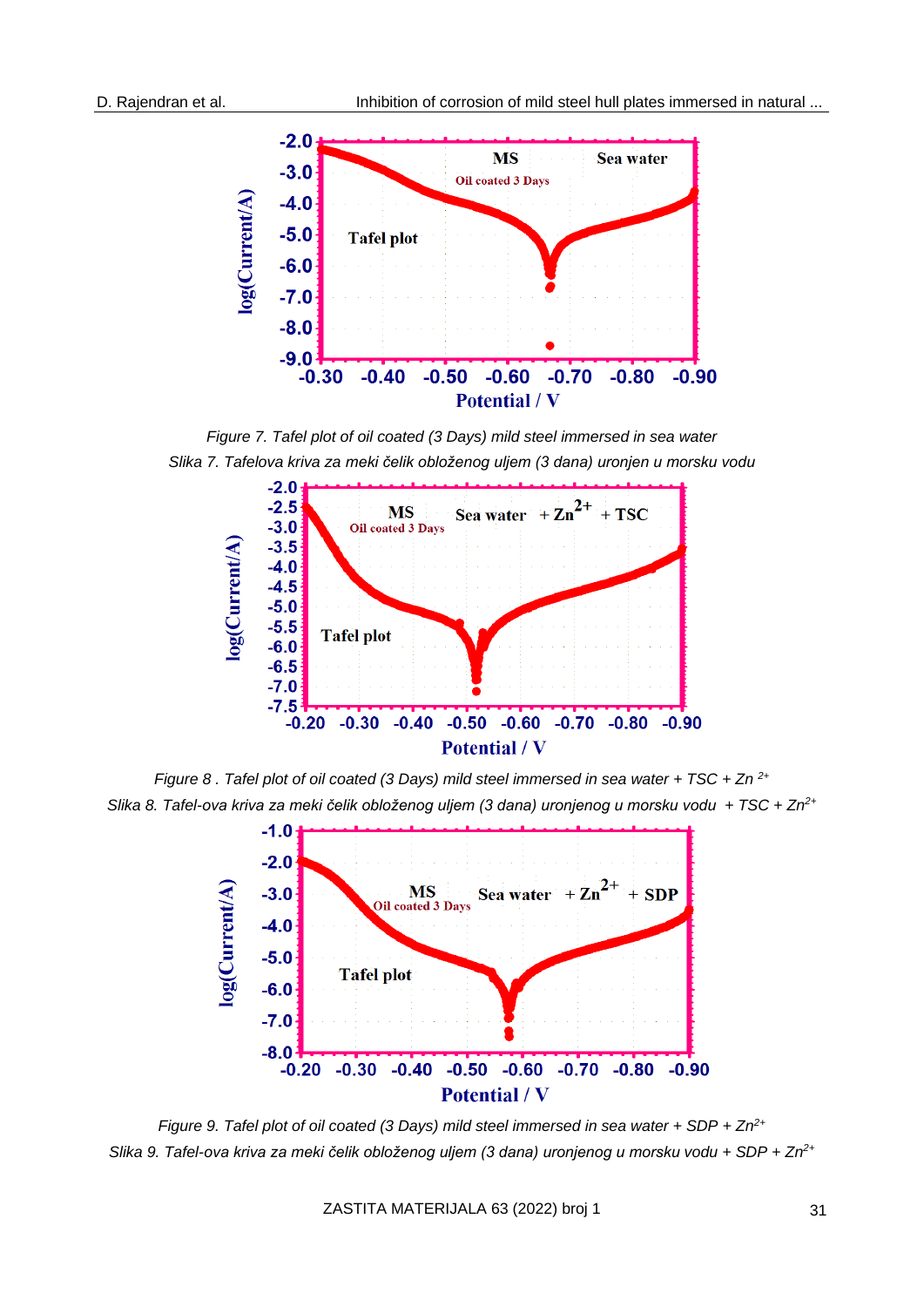It is observed from Table 4, that when mild steel is immersed in sea water the corrosion potential is -875 mV vs SCE. The LPR value is 1630 Ohm.cm<sup>2</sup>. The corrosion current is 1.918x10<sup>-5</sup>  $\Delta$ / $\sim$ m<sup>2</sup>

### *MS in SW+TSC 100 ppm + Zn2+ 50 ppm system*

When mild steel is immersed in SW+TSC 100  $ppm+ Zn^{2+}$  50 ppm system, the corrosion resistance of MS increases. This is revealed by the fact that there is increase in LPR value and decrease in corrosion current value. The corrosion potential is shifted to anodic side. This indicates that in this inhibitor system, the anodic reaction of metal dissolution is controlled predominantly.

#### *MS in SW+ SDP 100 ppm + Zn2+ 50 ppm system*

When mild steel is immersed in SW+ SDP 100 ppm+  $Zn^{2+}$  50 ppm system, the corrosion resistance of MS increases. This is revealed by the fact that there is increase in LPR value and decrease in corrosion current value. The corrosion potential is shifted to anodic side. This indicates that in this inhibitor system, the anodic reaction of metal dissolution is controlled predominantly.

#### *Oil coated (3days) MS in Sea water*

When mild steel is immersed in Oil coated (3days) MS in Sea water system , the corrosion resistance of MS increases. This is revealed by the fact that there is increase in LPR value and decrease in corrosion current value. The corrosion potential is shifted to anodic side. This indicates that in this inhibitor system, the anodic reaction of metal dissolution is controlled predominantly.

#### *Oil coated (3 days) MS in SW + TSC 100 ppm + +Zn2+ 50ppm*

When mild steel is immersed in Oil coated (3days) MS in SW+TSC 100 ppm+  $Zn^{2+}$  50ppm system , the corrosion resistance of MS increases. This is revealed by the fact that there is increase in LPR value and decrease in corrosion current value. The corrosion potential is shifted to anodic side. This indicates that in this inhibitor system, the anodic reaction of metal dissolution is controlled predominantly.

#### *Oil coated (3days) MS in SW + SDP100 ppm + +Zn2+ 50ppm*

When mild steel is immersed in Oil coated (3days) MS in SW+ SDP 100 ppm+  $Zn^{2+}$  50ppm system , the corrosion resistance of MS increases. This is revealed by the fact that there is increase in LPR value and decrease in corrosion current value. The corrosion potential is shifted to anodic side. This indicates that in this inhibitor system, the anodic reaction of metal dissolution is controlled predominantly.

The corrosion potential values, the LPR values and corrosion current values of mild steel immersed in various test solutions are compared in Figures 10-12 respectively.

#### *Implication*

These inhibitor systems may be coated on mild steel surface used as hull plates to prevent corrosion of mild steel in sea water.



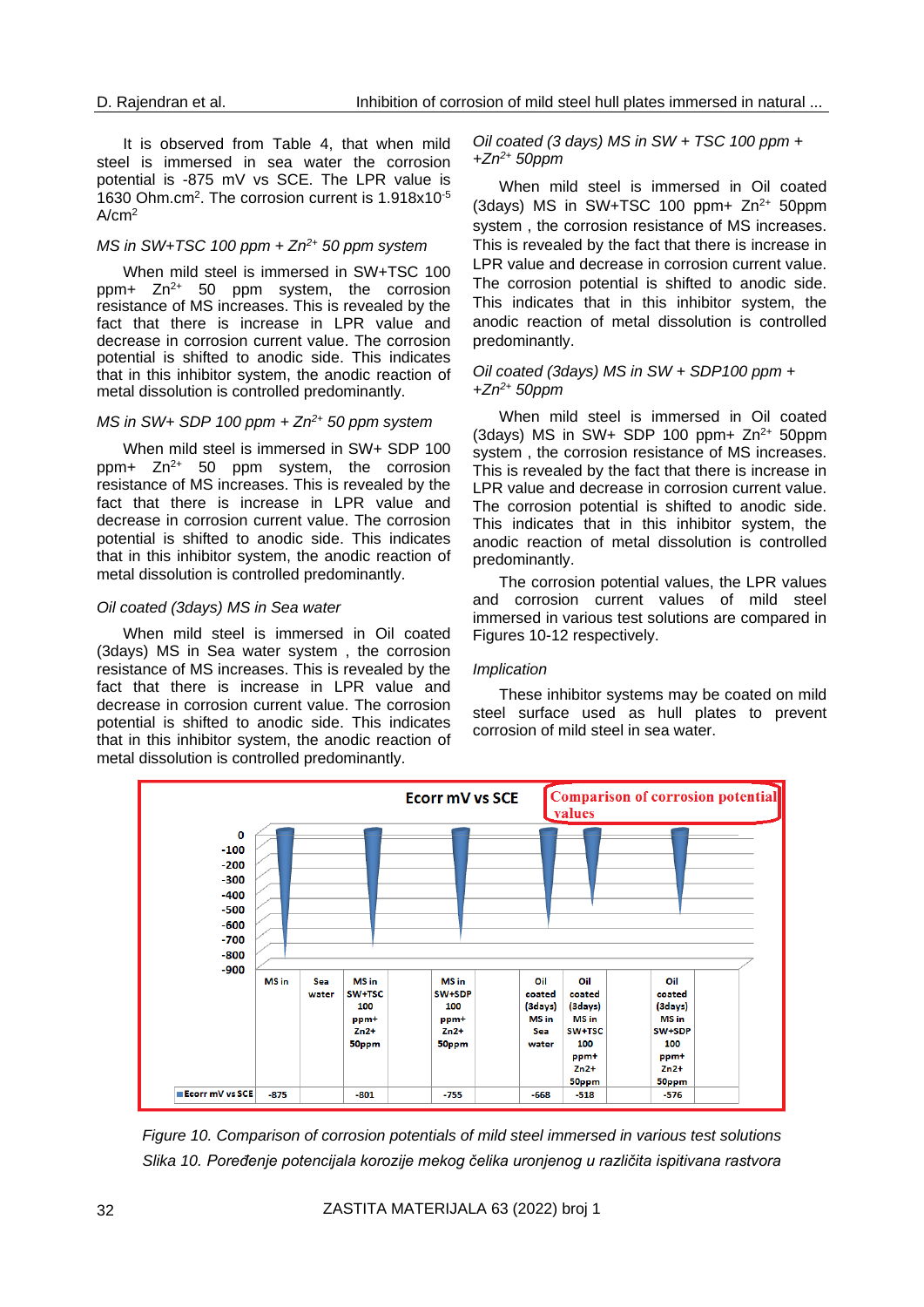

*Figure11 . Comparison of LPR values Slika 11. Poređenje vrednosti LPR*



*Figure12 . Comparison of corrosion current values Slika 12. Poređenje vrednosti struja korozije*

ZASTITA MATERIJALA 63 (2022) broj 1 33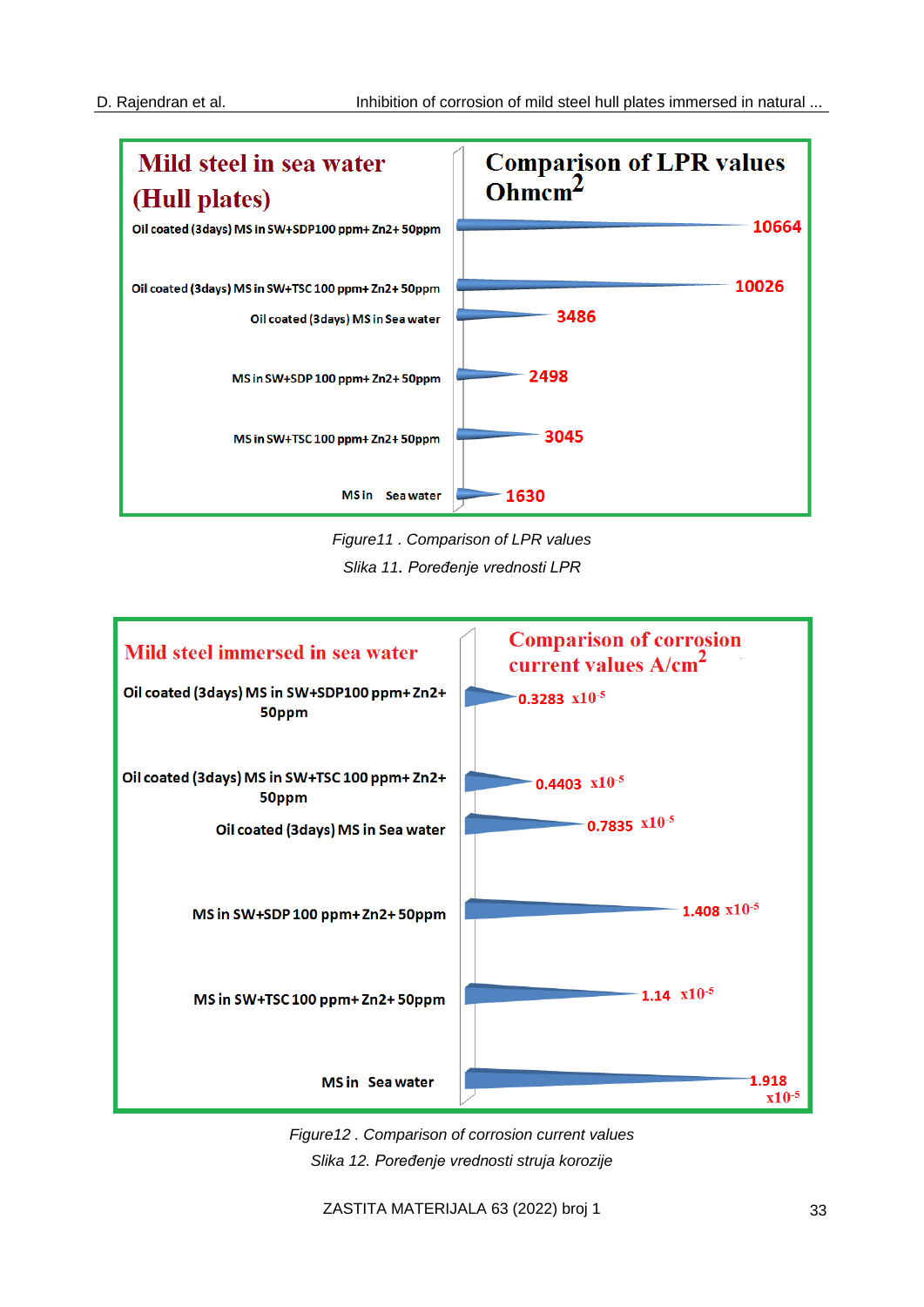### 4. CONCLUSIONS

The hull plates of the ship made of mild steel (MS) are always in contact with sea water are always in contact with aggressive ions such as chloride ions present in sea water. The corrosion resistance of the hull plates of the ship made of mild steel has been investigated by polarization study. Sandalwood oil extract containing 5 g each of Cardamom (disambiguation), Clove (disambiguation), Nutmeg, India Sambrani (loban), Chrysopogon zizanioides, commonly known as vetiver and Camphor was used as corrosion inhibitor along with Trisodium citrate **(**TSC), sodium dihydrogen phosphate (SDP) and  $Zn^{2+}$ . The corrosion resistance was measured in the absence and presence of various inhibitor systems.

- Trisodium citrate **(**TSC) 100 ppm + Zn2+ 50ppm system, sodium dihydrogen phosphate (SDP) 100 ppm +  $Zn^{2+}$  50ppm system, Oil coated (3days) MS, Oil coated (3days) MS +TSC 100 ppm +  $Zn^{2+}$  50 ppm system and Oil coated (3days) MS +SDP100 ppm +  $Zn^{2+}$  50 ppm system were used.
- It is observed that when mild steel is immersed in SW+TSC 100 ppm +  $Zn^{2+}$  50ppm system, the corrosion resistance of MS increases.
- When mild steel is immersed in SW+ SDP 100 ppm +  $Zn^{2+}$  50ppm system, the corrosion resistance of MS increases.
- When mild steel is immersed in Oil coated (3days) MS in Sea water system , the corrosion resistance of MS increases.
- When mild steel is immersed in Oil coated (3days) MS in SW+TSC 100 ppm +  $Zn^{2+}$ 50ppm system , the corrosion resistance of MS increases.
- When mild steel is immersed in Oil coated (3days) MS in SW+ SDP 100 ppm +  $Zn^{2+}$ 50ppm system , the corrosion resistance of MS increases.
- This is revealed by the fact that there is increase in LPR value and decrease in corrosion current value.
- The corrosion potential is shifted to anodic side. This indicates that in this inhibitor system, the anodic reaction of metal dissolution is controlled predominantly.
- This implies that these inhibitor systems may be coated on mild steel surface used as hull plates to prevent corrosion of mild steel in sea water.

### 5. REFERENCES

- [1] A.H.Ahmad, R.M.Kubba, S.M.Hussain Al-Majidi (2019) Synthesis, identification, theoretical and experimental studies for carbon steel corrosion inhibition in sea water for new urea and thiourea derivatives linkage to 5-Nitro, Isatin Moiety Journal of Global Pharma Technology, 11(7), 117-132
- [2] B.Da, H.Yu, H.Ma, Z.Wu (2019) Z Influence of inhibitors on reinforced bar corrosion of coral aggregate seawater concrete, Journal of the Chinese Society of Corrosion and Protection, 39(2), 152-159
- [3] S.Karthikeyan, P.A.Jeeva (2019) Corrosion studies of zinc coated steel parts in sea water, Portugaliae Electrochimica Acta, 37(5), 307-315
- [4] M.Schorr, B.Valdez, A.Eliezer, R.Salinas, C.Lora (2019) Managing corrosion in desalination plants, Corrosion Reviews, 37(2), 103-113
- [5] E.Plaskeeva, V.Trusov (2019) Inhibited composition for work in marine conditions, E3S Web of Conferences, 121, 02011
- [6] W.E.Duduna, O.N.Akeme, T.M.Zinipere (2019)Comparison of various adsorption isotherm models for allium cepa as corrosion inhibitor on austenitic stainless steel in sea water, International Journal of Scientific and Technology Research, 8(8), 961-964
- [7] Y.Shen, Y.Dong, Y.Yang, L.Dong, Y.Yin (2020) Study of pitting corrosion inhibition effect on aluminum alloy in seawater by biomineralized film Bioelectrochemistry, 132, 107408
- [8] Q.Xu, T.Ji, Z.Yang, Y.Ye [2019] Steel rebar corrosion in artificial reef concrete with sulphoaluminate cement, Construction and Building Materials,227,116685
- [9] S. Elbasuney, M.Gobara, M.Zoriany, A.Maraden, I. Naeem (2019) Colloidal ZrO<sub>2</sub> nanoparticles for corrosion protection of AA2024, Environmental Nanotechnology, Monitoring and Management, 12, 100242.
- [10] K.Otani, M.Sakairi, A.Kaneko, D.Nagasawa (2018) Corrosion - induced morphological changes and the mechanism of A3003 aluminum alloy in model sea water containing gluconates and zinc ions, Keikinzoku/ Journal of Japan Institute of Light Metals , 68(1), 16-21
- [11] [https://www.sciencedirect.com/topics/engineering/lin](https://www.sciencedirect.com/topics/engineering/linear-polarisation-resistance) [ear-polarisation-resistance](https://www.sciencedirect.com/topics/engineering/linear-polarisation-resistance)
- [12] https://www.fs.fed.us/wildflowers/ethnobotany/medic inal/ingredients.shtml.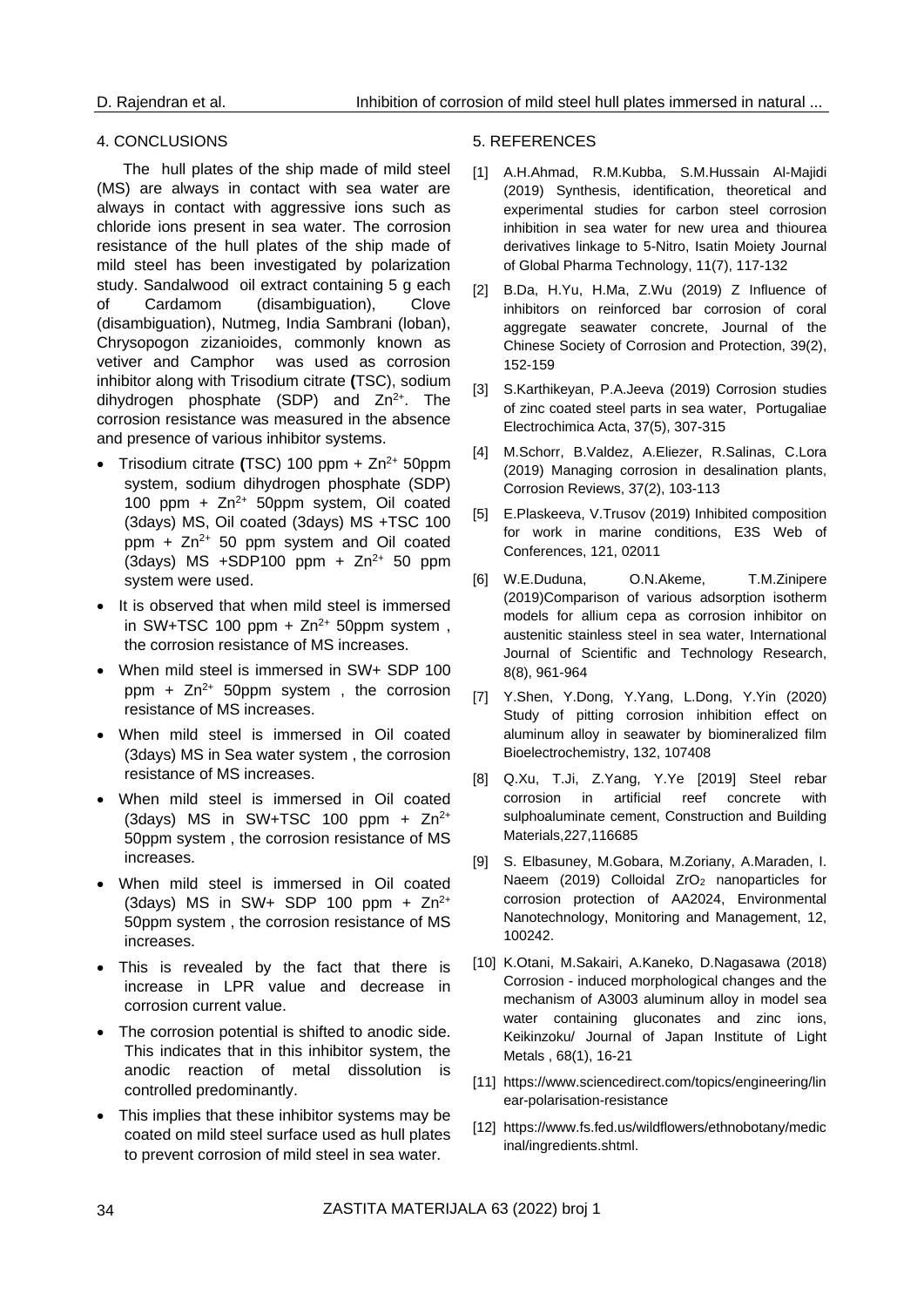- [13] S.Rajendran, M.Agasta, R.B.Devi, B.S.Devi, K. Rajam, J.Jeyasundari (2009) Corrosion inhibition by an aqueous extract of Henna leaves (*Lawsonia Inermis L*), Zast. Mater*.,* 50(1), 77–84.
- [14] A.C.C.Mary, S.Rajendran, J.Jeyasundari (2017) Influence of Coffee on the corrosion resistance of SS 316L, Ni-Ti alloy and thermoactive alloy in artificial saliva, Eur. Chem. Bull., 6, 232–237.
- [15] V.Sribharathy, S.Rajendran, P.Rengan, R. Nagalakshmi (2013) Corrosion inhibition by an aqueous extract of Aloe vera (L) Burm F. (Liliaceae), Eur. Chem. Bull., 2, 471–476.
- [16] R.Epshiba, A.P.P.Regis, S.Rajendran (2014) Inhibition of corrosion of carbon steel in a well water by sodium molybdate – Zn2+ system, Int. J. Nano Corros. Sci. Eng., 1, 1–11.
- [17] N.Kavitha, P.Manjula (2014) Corrosion inhibition of water Hyacinth Leaves, Zn2+ and TSC on mild steel in neutral aqueous medium, Int. J. Nano Corros. Sci. Eng., 1, 31–38.
- [18] R.Nagalakshmi, L.Nagarajan, R.J.Rathish, S.S. Prabha, N.Vijaya, J.Jeyasundari, S.Rajendran (2014) Corrosion resistance of SS316l in artificial urine in the presence of D-glucose, Int. J. Nano Corros. Sci. Eng., 1, 39–49.
- [19] J.A.Thangakani, S.Rajendran, J.Sathiabama, R.M. Joany, R.J.Rathis, S.S.Prabha (2014) Inhibition of corrosion of carbon steel in aqueous solution containing low chloride ion by glycine –  $Zn^{2+}$ system, Int. J. Nano Corros. Sci. Eng., 1, 50–62.
- [20] S.Gowri, J.Sathiyabama, S.Rajendran, J.A. Thangakani (2012) Typtophane as corrosion inhibitor for carbon steel in sea water, J. Chem., Biol. Phys. Sci., 4(2), 2223–2231.
- [21] A.Nithya, P.Shanthy, N.Vijaya, R.J.Rathish, S.S. Prabha, R.M.Joany, S.Rajendran (2015) Inhibition of Corrosion of Aluminium by an aqueous extract of beetroot (Betanin), Int. J. Nano Corr. Sci. Eng., 2(1), 1–11.
- [22] A.C.C.Mary, S.Rajendran, H.Al-Hashem, R.J. Rathish, T.Umasankareswari, J.Jeyasundari (2015) Corrosion Resistance Of Mild Steel In Simulated Produced Water In Presence Of Sodium Potassium Tartrate, Int. J. Nano Corr. Sci. Eng., 2(1), 42–50.
- [23] A.Anandan, S.Rajendran, J.Sathiyabama, D. Sathiyaraj (2017) Influence of some tablets on corrosion resistance of orthodontic wire made of SS 316L alloy in artificial saliva, Int. J. Corros. Scale Inhib., 6(2), 132–141.
- [24] C.O.Akalezi, C.E.Ogukwe, E.A.Ejele, E.E.Oguzie (2016) Mild steel protection in acidic media using

Mucuna pruriens seed extract, Int. J. Corros. Scale Inhib., 5(2),132–146.

- [25] T.A.Onat, D.Yiğit, H.Nazır, M.Güllü, G.Dönmez (2016) Biocorrosion inhibition effect of 2 aminopyrimidine derivativeson SRB, Int. J. Corros. Scale Inhib., 5(3), 273–281.
- [26] A.S.Fouda, M.A.El-Morsy, A.A.El-Barbary, L.E. Lamloum (2016) Study on corrosion inhibition efficiency of some quinazoline derivatives on stainless steel 304 in hydrochloric acid solutions, Int. J. Corros. Scale Inhib., 5(2), 112–131.
- [27] V.I.Vigdorovich, L.E.Tsygankova, E.D.Tanygina, A.Yu.Tanygin, N.V.Shel (2016) Preservative materials based on vegetable oils for steel protection against atmospheric corrosion. I. Colza oil, Int. J. Corros. Scale Inhib., 5(1), 59–65.
- [28] P.N.Devi, J.Sathiyabama, S.Rajendran (2017) Study of surface morphology and inhibition efficiency of mild steel in simulated concrete pore solution by lactic acid  $- Zn^{2+}$  system, Int. J. Corros. Scale Inhib., 6(1), 18–31.
- [29] I.M.Zin, S.A.Korniy, A.R.Kytsya, L.Kwiatkowski, P.Ya.Lyutyy, Ya.I.Zin (2021) Aluminium alloy corrosion inhibition by pigments based on ion exchanged zeolite, Int. J. Corros. Scale Inhib., 10(2), 541–550.
- [30] L.G.Knyazeva, L.E.Tsygankova, A.V Dorokhov, N.A.Kur'yato (2021) Protective efficiency of oil compositions with Cortec VpCI-368D, Int. J. Corros. Scale Inhib., 10(2), 551–561.
- [31] S.Rajendran, M.K.Devi, A.P.P.Regis, A.J.Amalraj, J. Jeyasundari, M.Manivannan (2009) Electroplating using environmental friendly garlic extract: a case study, Zast. Mater., 50(2), 131–140.
- [32] S.Rajendran, P.Chitradevi, S.Johnmary, A. Krishnaveni, S.Kanchana, L.Christy, R. Nagalakshmi, B.Narayanasamy (2010) Corrosion behaviour of SS 316L in artificial saliva in the presence of electral, Zast. Mater., 51(2), 149–158.
- [33] M.Cenoui, I.Himer, R.Touir, M.Ebn Touhami, A.Dermaj, N.Hajjaji, H.El Kafssaoui (2010) Synergistic influence of molybdate ions on the inhibition of corrosion and scale of ordinary steel in cooling water system by new organic compound, Zast. Mater*.,* 51(1), 3-10
- [34] N.Antony, H.Benita Sherine, S.Susai Rajendran, (2010) Investigation of the inhibiting effect of nano film by sodium meta silicate-  $Zn^{2+}$  system on the corrosion of carbon steel in neutral chloride solution, Zast. Mater*.,* 51(1), 11-18
- [35] S.S.Rajendran, T.S.Muthumegala, M.Pandiarajan, P.Nithya Devi, A.Krishnaveni, J.Jeyasundari, B.